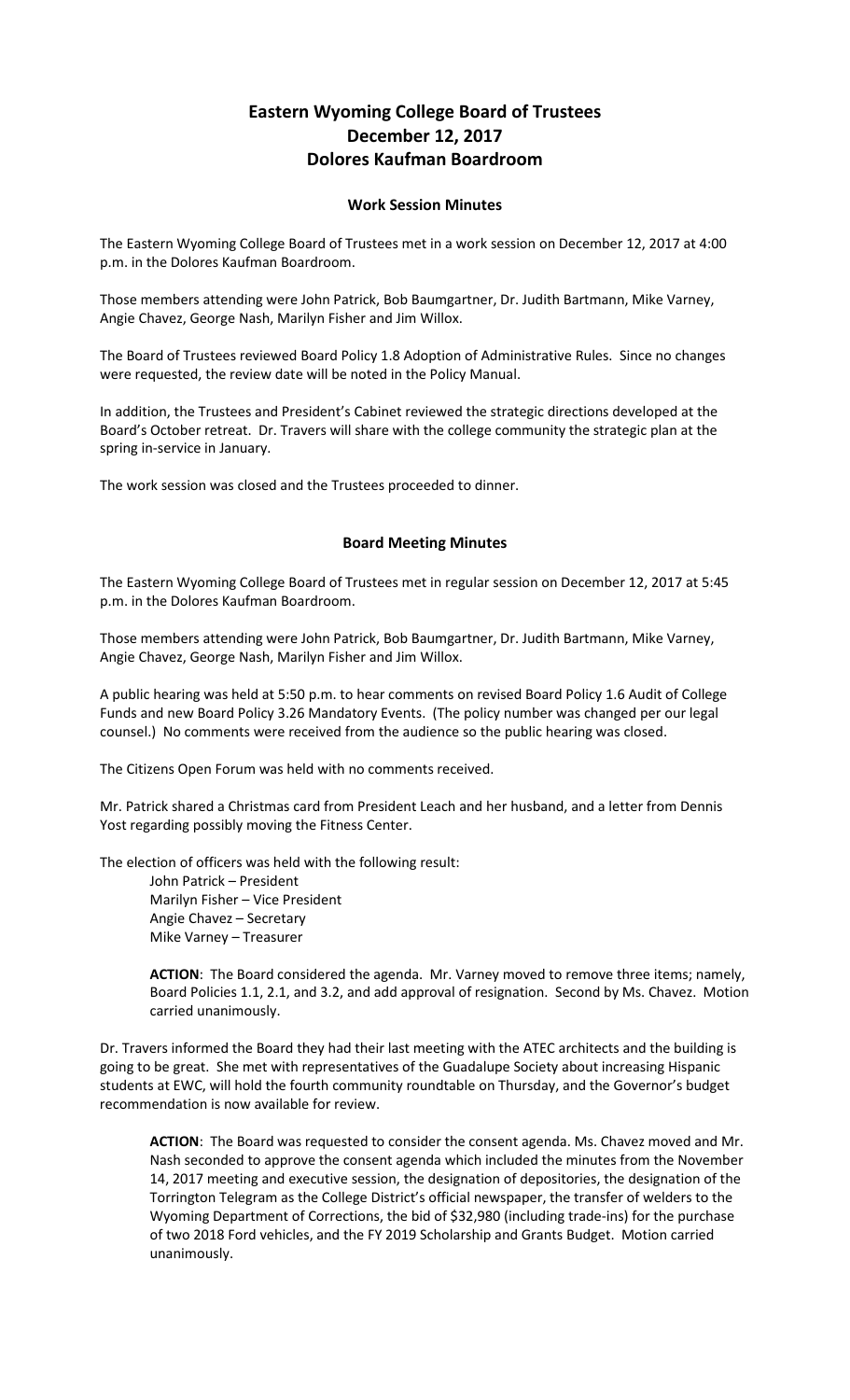**ACTION**: Mr. Wilkes presented the financial report. Mr. Varney made a motion to approve the financial report, as presented; second by Mr. Baumgartner. Motion was unanimously passed.

**ACTION**: The Trustees were informed they needed to appoint two EWC board representatives to the Wyoming Association of Community College Trustees. Ms. Chavez moved to reappoint Mike Varney and Marilyn Fisher to serve as EWC's WACCT representatives. Mr. Baumgartner seconded and the motion was unanimously passed.

**ACTION**: A new representative to the Board of Cooperative Educational Services was discussed. Ms. Chavez nominated Dr. Bartmann to serve as EWC's representative to the BOCES; second by Mr. Varney. Motion carried unanimously.

**ACTION**: Each December the Board of Trustees appoint representatives to the EWC Foundation. Mr. Patrick indicated his desire to continue on the Foundation. In addition the Foundation requested Ms. Fisher be appointed. Mr. Nash moved to approve the appointment of Marilyn Fisher and reappoint John Patrick to represent the Board of Trustees on the Foundation; second by Mr. Varney. Motion carried unanimously.

**ACTION**: The Trustees may appoint three trustees to represent them on the Foundation. Mr. Nash moved to appoint Bob Baumgartner to also represent the Board on the Foundation; second by Mr. Varney. Motion was unanimously passed.

**ACTION**: The Board was requested to appoint Mr. Wilkes as the assistant to the treasurer of the Board. Ms. Chavez moved to approve Kwin Wilkes, EWC Vice President for Administrative Services as the Assistant to the Treasurer of the Board of Trustees, as presented. Mr. Varney seconded and the motion was unanimously passed.

**ACTION**: The Board completed their disclosure statements as required.

**ACTION**: A final reading was held for Board Policy 1.6 Audit of College Funds. No comments were received during the public hearing and no other changes were recommended by the administration. Ms. Fisher moved to approve on final reading the revisions to Board Policy 1.6 Audit of College Funds, as presented. Mr. Baumgartner seconded and the motion was unanimously passed.

**ACTION**: The final reading was held for new Board Policy 3.26 Mandatory Events. No comments were received during the public hearing and no other changes were recommended by the administration. Mr. Baumgartner moved and Mr. Varney seconded the motion to approve on final reading new Board Policy 3.26 Mandatory Events, as presented. Motion carried unanimously.

**ACTION**: Mr. Meyer informed the Board the criminal justice search committee, with Dr. Travers' approval, recommended the appointment of Dr. Shane Stone to fill the Criminal Justice instructor position. Dr. Bartmann moved the appointment of Shane Stone to the position of Criminal Justice Instructor, as presented; second by Ms. Chavez. Motion passed unanimously.

**ACTION**: Dr. Travers requested the Board of Trustees to approve appointing Roger Humphrey as Vice President instead of Interim Vice President. Mr. Humphrey's performance evaluation was completed by Dr. Travers' with positive results. Mr. Varney moved to approve the appointment of Roger Humphrey to the position of Vice President for Academic Services, as presented. Ms. Chavez seconded and the motion was unanimously passed.

**ACTION**: Mr. Wilkes informed the Board the College is moving forward with the General Obligation building bond for the purpose of building the ATEC building. Details of the GO Bond were shared with the Trustees. In addition, Mr. Wilkes informed them four banks are participating in the bond financing; Platte Valley Bank, Pinnacle Bank, Points West Bank, and First State Bank. Ms. Fisher moved to approve the resolution authorizing issuance of general obligation building bond and the proposed financing proposal for ATEC, as presented. Seconded by Ms. Chavez. Motion carried unanimously.

**ACTION**: The first reading of Board Policy 1.3 Election and Duties of Board was held. Changes to this policy include changing president and vice president to chair and vice chair per legislative